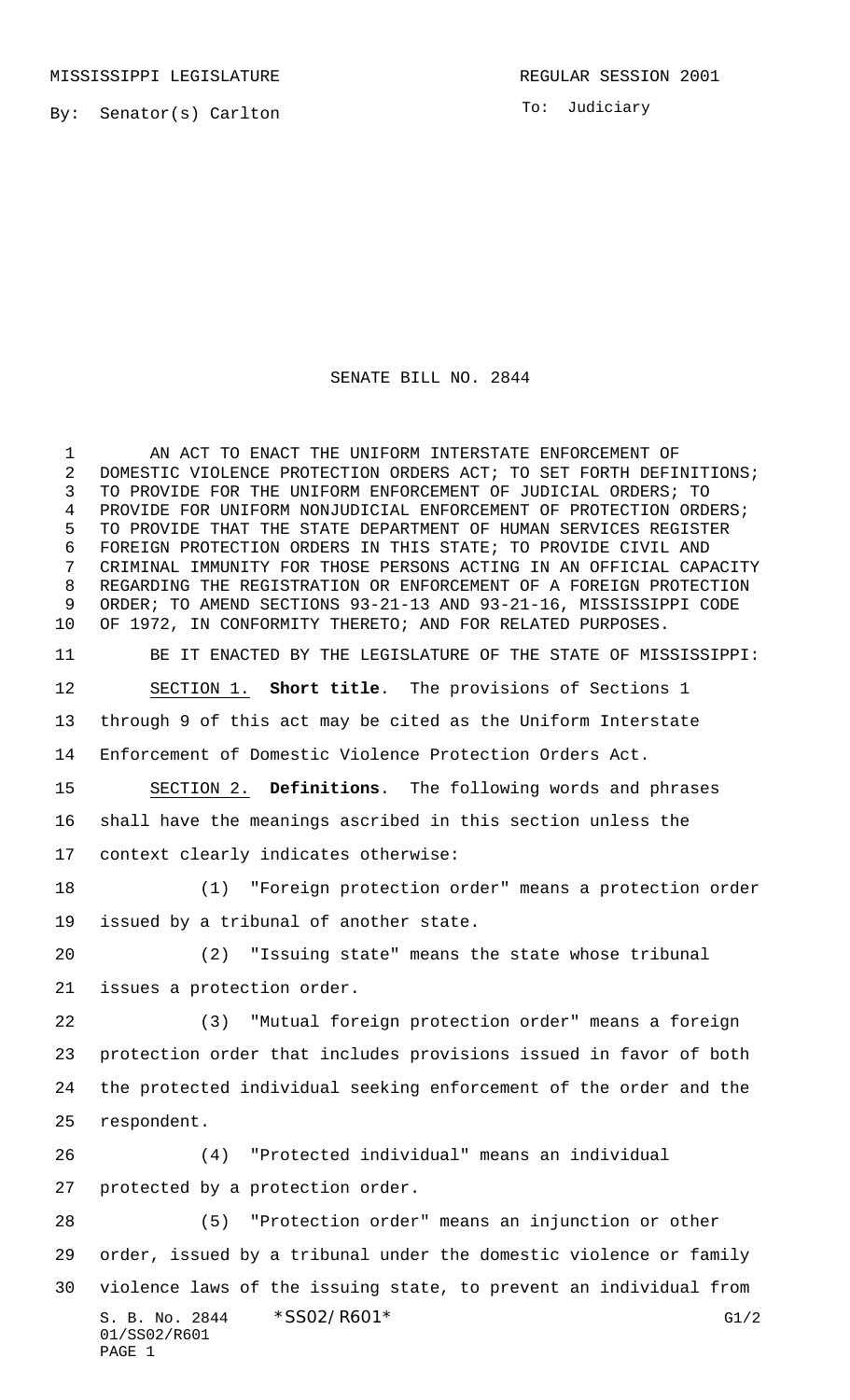engaging in violent or threatening acts against, harassment of, contact or communication with, or physical proximity to another individual.

 (6) "Respondent" means the individual against whom enforcement of a protection order is sought.

 (7) "State" means a state of the United States, the District of Columbia, Puerto Rico, the United States Virgin Islands, or any territory or insular possession subject to the jurisdiction of the United States. The term includes an American Indian tribe or band that has jurisdiction to issue protection orders.

 (8) "Tribunal" means a court, agency, or other entity authorized by law to issue or modify a protection order.

## SECTION 3. **Judicial enforcement of order**.

 (a) A tribunal of this state shall enforce the terms of a valid foreign protection order, including terms that provide relief that a tribunal of this state would lack power to provide but for this section. A tribunal of this state shall enforce a valid foreign protection order issued by a tribunal, whether the order was obtained by independent action or in another proceeding, if it is an order issued in response to a complaint, petition, or motion filed by or on behalf of an individual seeking protection. A tribunal of this state may not enforce an order issued by a tribunal that does not recognize the standing of a protected individual to seek enforcement of the order.

 (b) A tribunal of this state shall enforce the provisions of a valid foreign protection order which governs custody and visitation. The custody and visitation provisions of the order must have been issued in accordance with the jurisdictional requirements governing the issuance of custody and visitation orders in the issuing state.

S. B. No. 2844 \*SS02/R601\* 01/SS02/R601 PAGE 2 (c) A tribunal of this state may not enforce under this chapter an order or provision of an order with respect to support.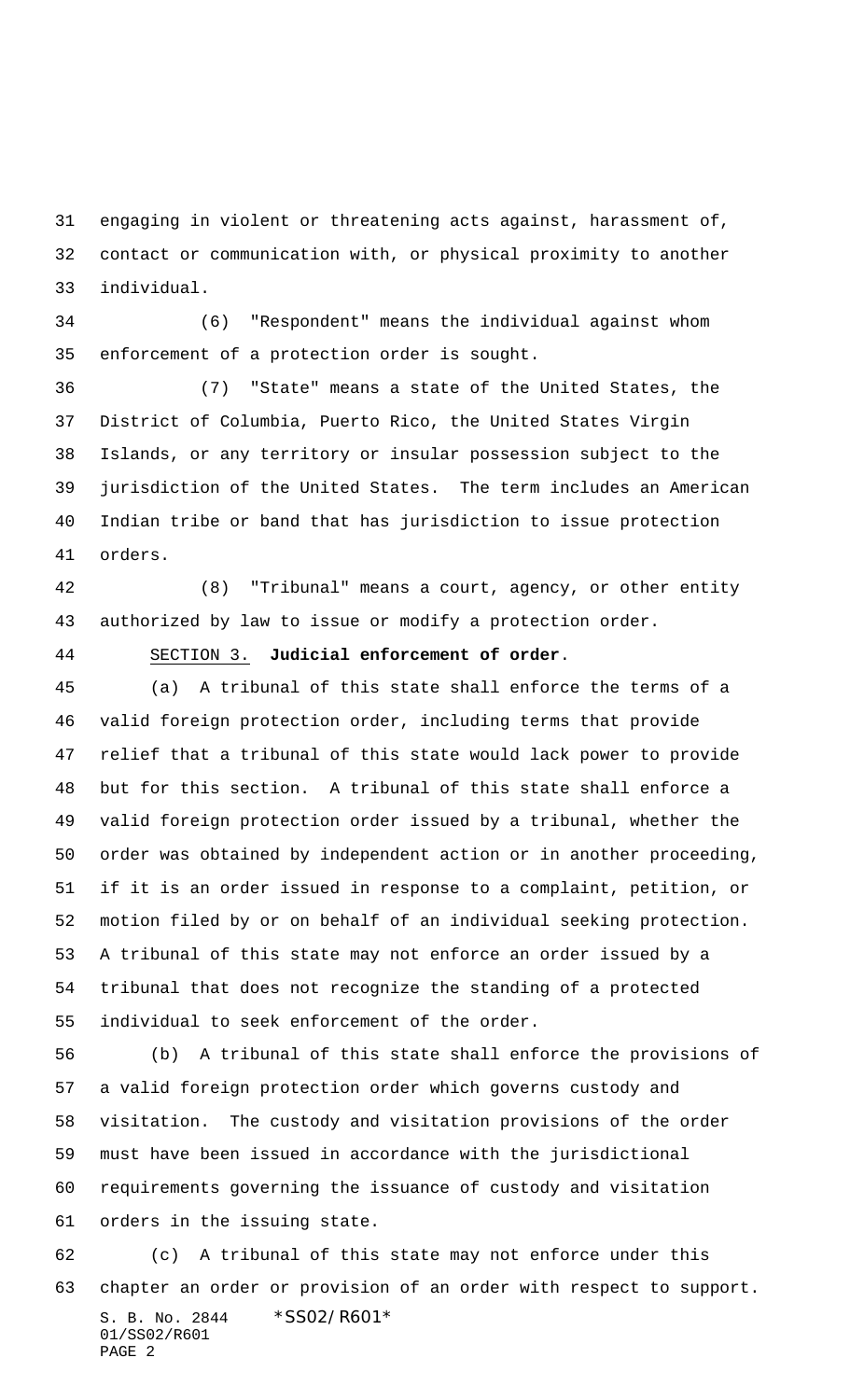(d) A protection order is valid if it:

 (1) Identifies the protected individual and the respondent;

 (2) Is in effect at the time enforcement is being sought;

 (3) Was issued by a tribunal that had jurisdiction over the parties and matter under the law of the issuing state; and

 (4) Was issued after the respondent was provided with reasonable notice and had an opportunity to be heard before the tribunal issued the order or, in the case of an order ex parte, the respondent was given notice and afforded an opportunity to be heard within a reasonable time after the issuing of the order, consistent with the rights of the respondent to due process.

 (e) A person authorized under the law of this state to seek enforcement of a foreign protection order establishes a prima facie case for its validity by presenting an order valid on its face.

 (f) Absence of any of the criteria for validity of a foreign protection order is an affirmative defense in an action seeking enforcement of the order.

 (g) A tribunal of this state may enforce the provisions of a mutual foreign protection order which favor a respondent only if:

 (1) The respondent filed a written pleading seeking a 87 protection order from the tribunal of the issuing state; and

 (2) The tribunal of the issuing state made specific findings in favor of the respondent.

## SECTION 4. **Nonjudicial enforcement of order**.

S. B. No. 2844 \* SS02/R601\* 01/SS02/R601 PAGE 3 (a) A law enforcement officer of this state, upon determining that there is probable cause to believe that a valid foreign protection order exists and that the order has been violated, shall enforce the order as if it were the order of a tribunal of this state. Presentation of a protection order that identifies both the protected individual and the respondent, and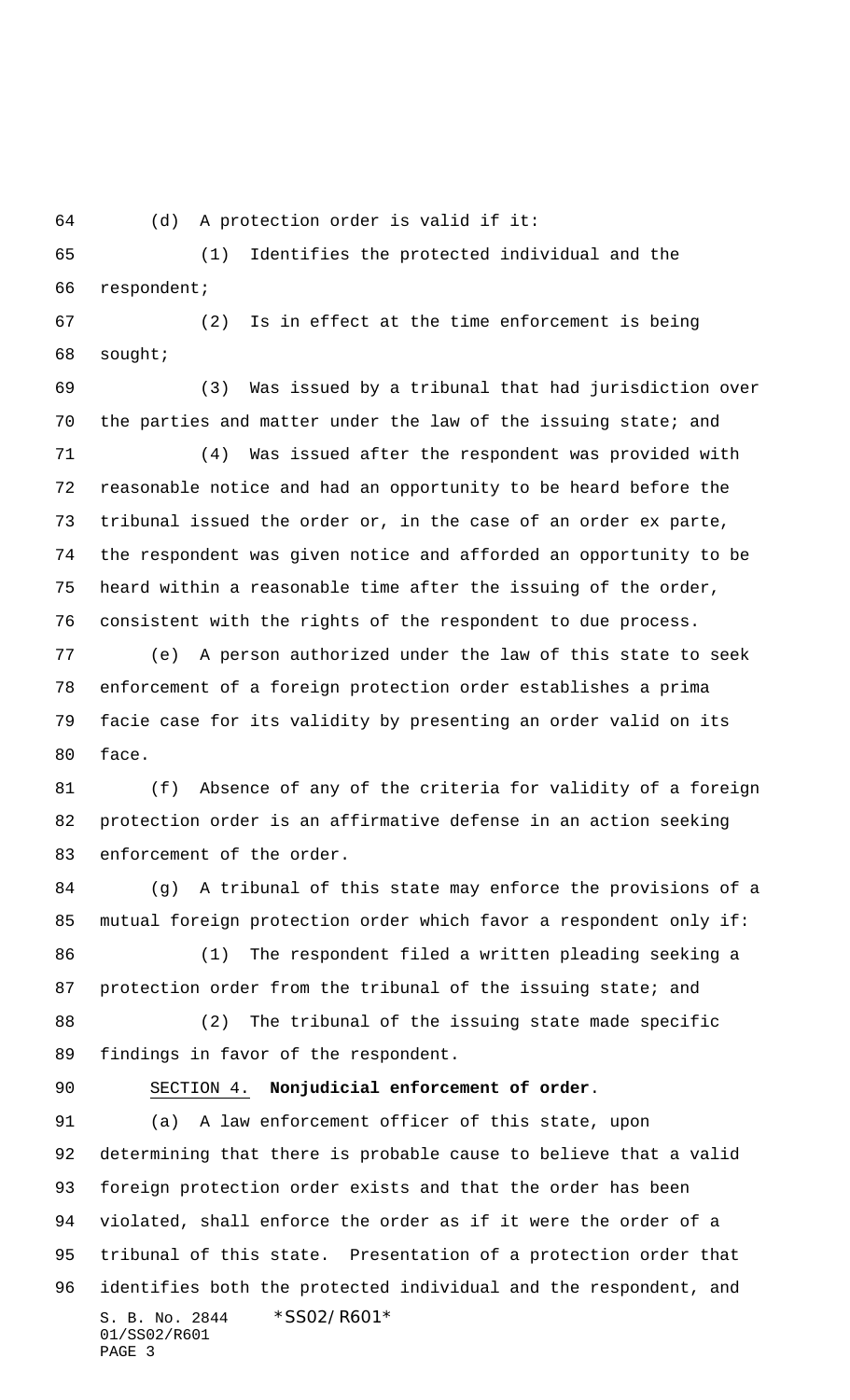on its face is in effect at the time enforcement is being sought, constitutes probable cause to believe that a valid foreign protection order exists. For the purposes of this section, the protection order may be inscribed on a tangible medium or may have been stored in an electronic or other medium if it is retrievable in perceivable form. Presentation of a certified copy of a protection order is not required for enforcement.

 (b) If the protection order is not presented, the officer may consider other information in determining whether there is probable cause to believe that a valid foreign protection order exists.

 (c) If a law enforcement officer of this state determines that an otherwise valid foreign protection order cannot be enforced because the respondent has not been notified or served with the order, the officer shall inform the respondent of the order and make a reasonable effort to serve the order upon the respondent. After informing the respondent and serving the order, the officer shall allow the respondent a reasonable opportunity to comply with the order before enforcing the order.

 (d) Registration or filing of an order in this state is not required for the enforcement of a valid foreign protection order under the provisions of this chapter.

## SECTION 5. **Registration of order**.

 (a) Any individual may register a foreign protection order in this state. To register a foreign protection order, an individual shall:

 (1) Present a certified copy of the order to the chancery clerk's office of any county in this state; or

 (2) Present a certified copy of the order to the Department of Human Services and request that the order be registered.

S. B. No. 2844 \* SS02/R601\* 01/SS02/R601 PAGE 4 (b) Upon receipt of a protection order, the chancery clerk shall register the order in accordance with this section. After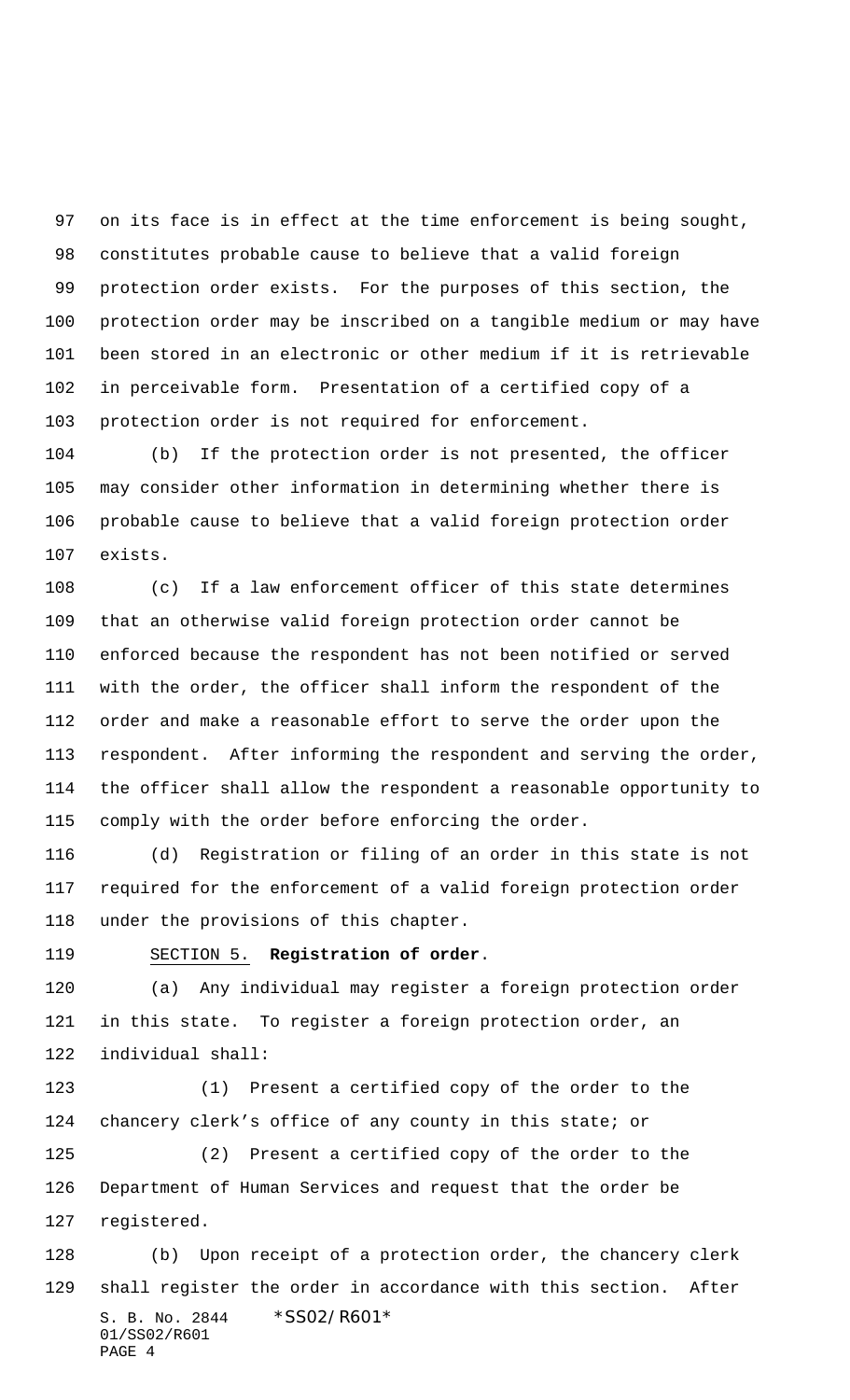the order is registered, the chancery clerk shall furnish to the individual registering the order a certified copy of the registered order.

 (c) The Department of Human Services shall be responsible for the registration of foreign protection orders, and it shall register an order upon presentation of a copy of a protection order which has been certified by the issuing state. A registered foreign protection order which is inaccurate or is not in effect at the time of registration shall be corrected or removed from the registry in accordance with the law of this state.

 (d) An individual registering a foreign protection order shall file an affidavit by the protected individual that, to the best of the individual's knowledge, the order is in effect at the time of the registration.

 (e) A foreign protection order registered under this chapter may be entered in any existing state or federal registries of protection orders, in accordance with state or federal law.

 SECTION 6. **Immunity**. This state or a local governmental agency, or a law enforcement officer, prosecuting attorney, clerk of court, or any state or local governmental official acting in an official capacity, is immune from civil and criminal liability for an act or omission arising out of the registration or enforcement of a foreign protection order or the detention or arrest of an alleged violator of a foreign protection order if the act or omission is done in good faith in an effort to comply with this chapter.

S. B. No. 2844 \* SS02/R601\* 01/SS02/R601 PAGE 5 SECTION 7. **Transitional provision**. This chapter applies to any protection order issued before the effective date of this chapter, including any continuing action for enforcement of a foreign protection order commenced before the effective date of this chapter. A request for enforcement of a foreign protection order brought on or after the effective date of this chapter for violations of a foreign protection order occurring before the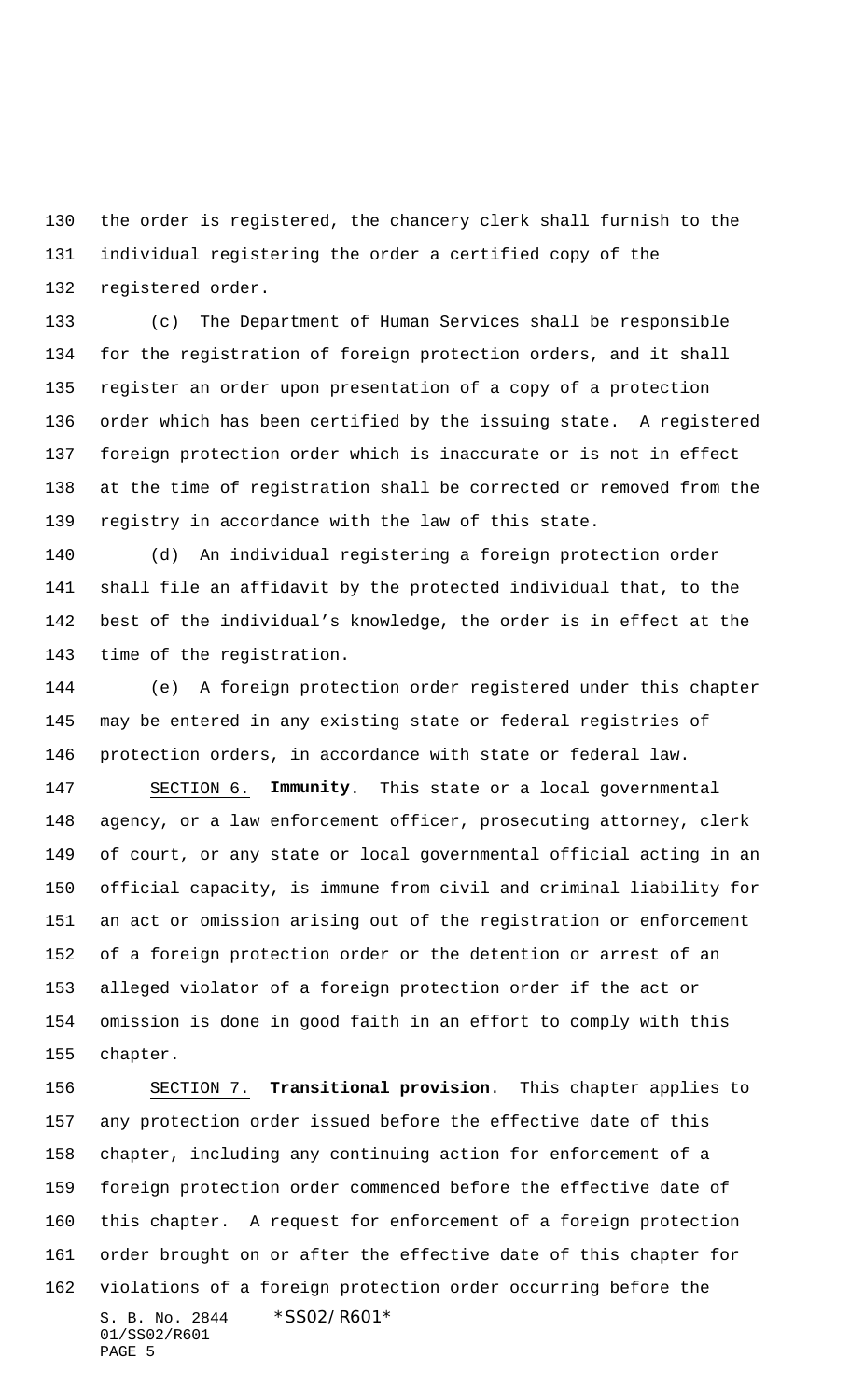effective date of this chapter is governed by the provisions of this chapter.

 SECTION 8. **Other remedies**. Pursuit of remedies under this chapter does not preclude a protected individual from pursuing other legal or equitable remedies against the respondent.

 SECTION 9. **Severability clause**. If any provision of this chapter or its application to any person or circumstance is held invalid, the invalidity does not affect other provisions or applications of this chapter which can be given effect without the invalid provision or application, and to this end the provisions of this chapter are severable.

 SECTION 10. Section 93-21-13, Mississippi Code of 1972, is amended as follows:

 93-21-13. (1) A petition may be filed before the justice court judge, municipal court judge or county court judge, in an ex parte proceeding upon good cause shown, if the justice court judge, municipal court judge or county court judge deems it necessary to protect from abuse the petitioner, any minor children, or any person alleged to be incompetent. Immediate and present danger of abuse to the petitioner, any minor children, or any person alleged to be incompetent, shall constitute good cause for the purposes of this section.

 (2) The justice court, municipal court and the county court shall be empowered to grant any protective order or approve any consent agreement to bring about a cessation of abuse of the petitioner, any minor children, or any person alleged to be incompetent, which relief may include:

 (a) Directing the defendant to refrain from abusing the petitioner, any minor children, or any person alleged to be incompetent;

 (b) Granting possession to the petitioner of the residence or household to the exclusion of the defendant by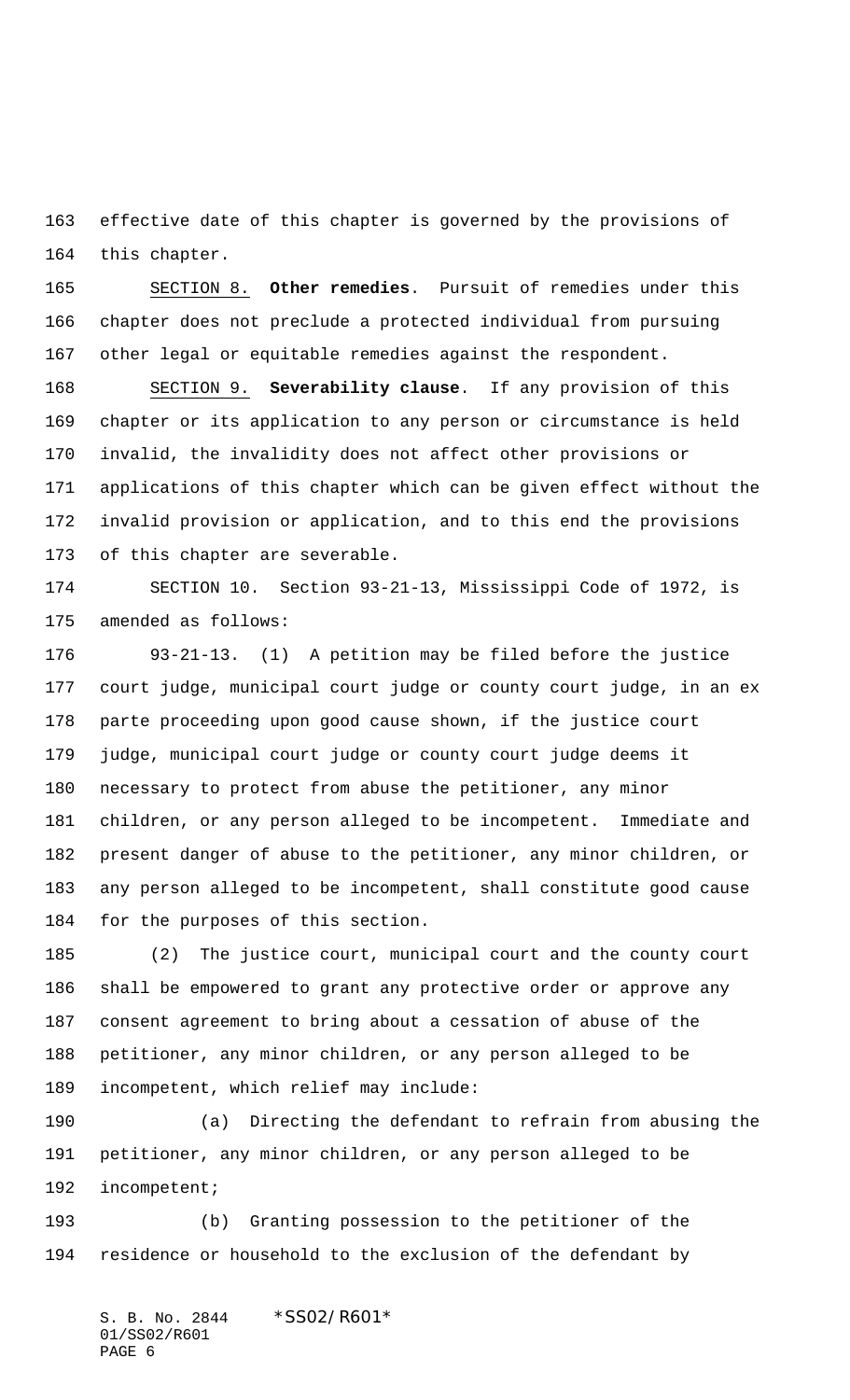evicting the defendant and/or restoring possession to the petitioner;

 (c) When the defendant has a duty to support the petitioner, any minor children, or any person alleged to be incompetent living in the residence or household and the defendant is the sole owner or lessee, granting possession to the petitioner of the residence or household to the exclusion of the defendant by evicting the defendant and/or restoring possession to the petitioner, or by consent agreement allowing the defendant to provide suitable, alternate housing; and

 (d) Prohibiting the transferring, encumbering or otherwise disposing of property mutually owned or leased by the parties, except when in the ordinary course of business.

 (3) Any order issued under subsection (2) of this section is temporary and shall not exceed ten (10) days and shall expire as of the date of the hearing in chancery court, at which time, the petitioner may seek a temporary order from the chancery court.

 (4) The court may amend its order or agreement at any time upon subsequent petition by either party.

 (5) A protection order **\* \* \*** issued by a tribunal of another state to protect the applicant from abuse as defined in Section 93-21-3 shall be accorded full faith and credit by the courts of this state and enforced in this state as provided for in the Uniform Interstate Enforcement of Domestic Violence Protection Orders Act.

 SECTION 11. Section 93-21-16, Mississippi Code of 1972, is amended as follows:

S. B. No. 2844 \* SS02/R601\* 01/SS02/R601 PAGE 7 93-21-16. (1) **\* \* \*** A protective order from another jurisdiction issued to protect the applicant from domestic violence as defined in Section 97-3-7, or a protection order as defined in Section 2 of this act, issued by a tribunal of another state shall be accorded full faith and credit by the courts of this state and enforced in this state as provided for in the